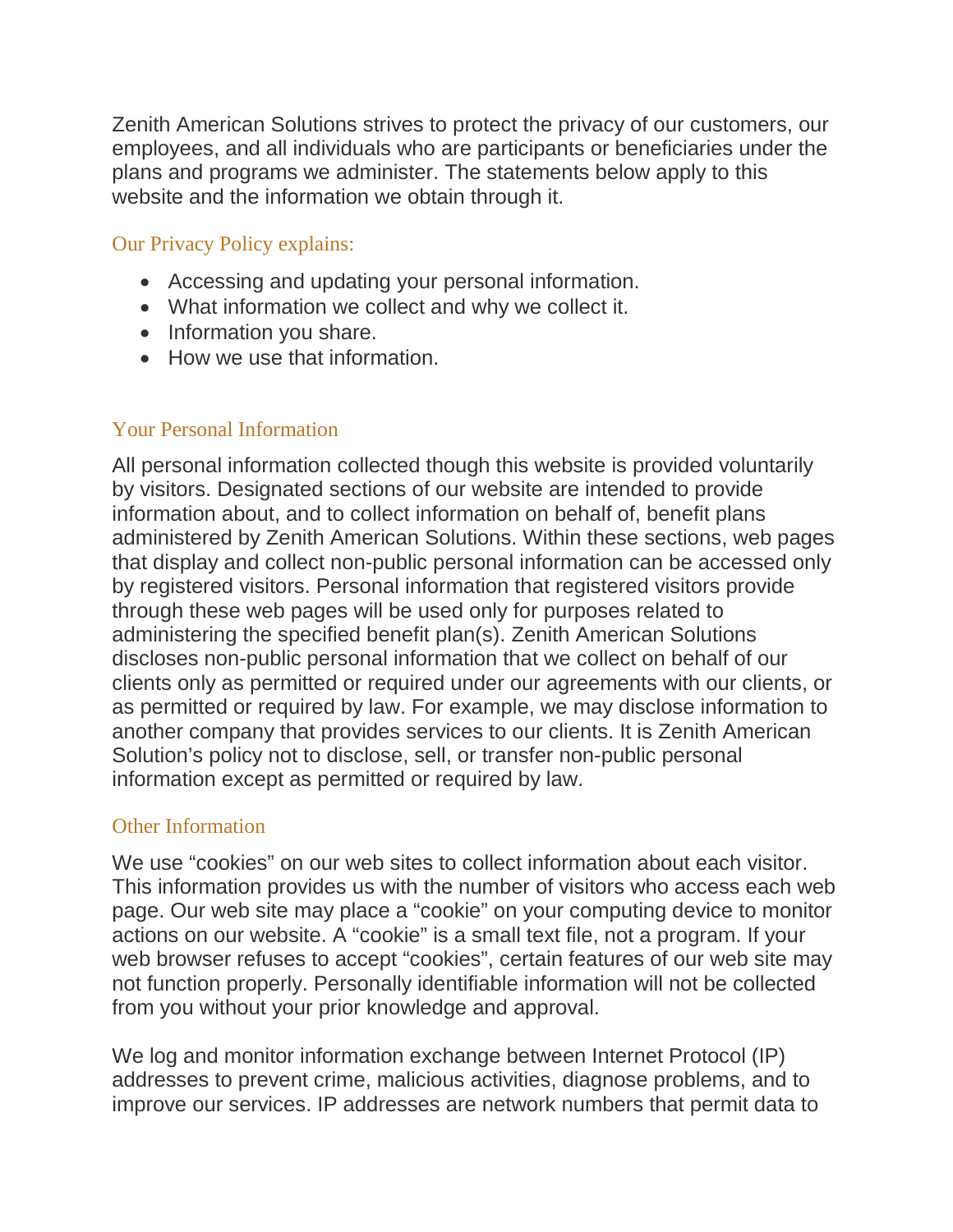be exchanged between computing or mobile devices. IP addresses may specifically identify or disclose your location.

We may provide email and or other links to further facilitate communication for our members and their designees and caregivers. Information collected through email may be shared with our Member Services department, other associates or third parties that perform services on our behalf. Unless otherwise noted, email sent through our web site is not secure. Any confidential information to be sent should first be encrypted by you, then attached to your email. Unencrypted email may be accessed and viewed by other Internet users without your knowledge and or permission while in transit to us.

# **Security**

Zenith American Solutions places a high priority on protecting the confidentiality of non-public personal information that has been entrusted to us. We have implemented administrative, physical, and technical safeguards to protect against unauthorized access or disclosure of non-public personal information that is under our stewardship. Zenith American Solutions cannot prevent others from reading unencrypted files or communications. Please do not send unencrypted confidential information.

If your web browser supports "do not track" features, our services will track ignoring those features. Our services track visitor actions to improve site performance, quality of services, and to prevent and detect malicious activities.

For legal reasons, we may share information reasonably necessary to:

- Meet any applicable law, regulation, legal process or enforceable governmental request.
- Enforce applicable Terms of Service, including investigation of potential violations.
- Detect, prevent, or otherwise address fraud, security or technical issues.
- Protect against harm to the rights, property or safety of Zenith American Solutions, our users, or clients as required or permitted by law.

We work hard to protect our users from unauthorized access to or unauthorized alteration, disclosure or destruction of information we hold. In particular: